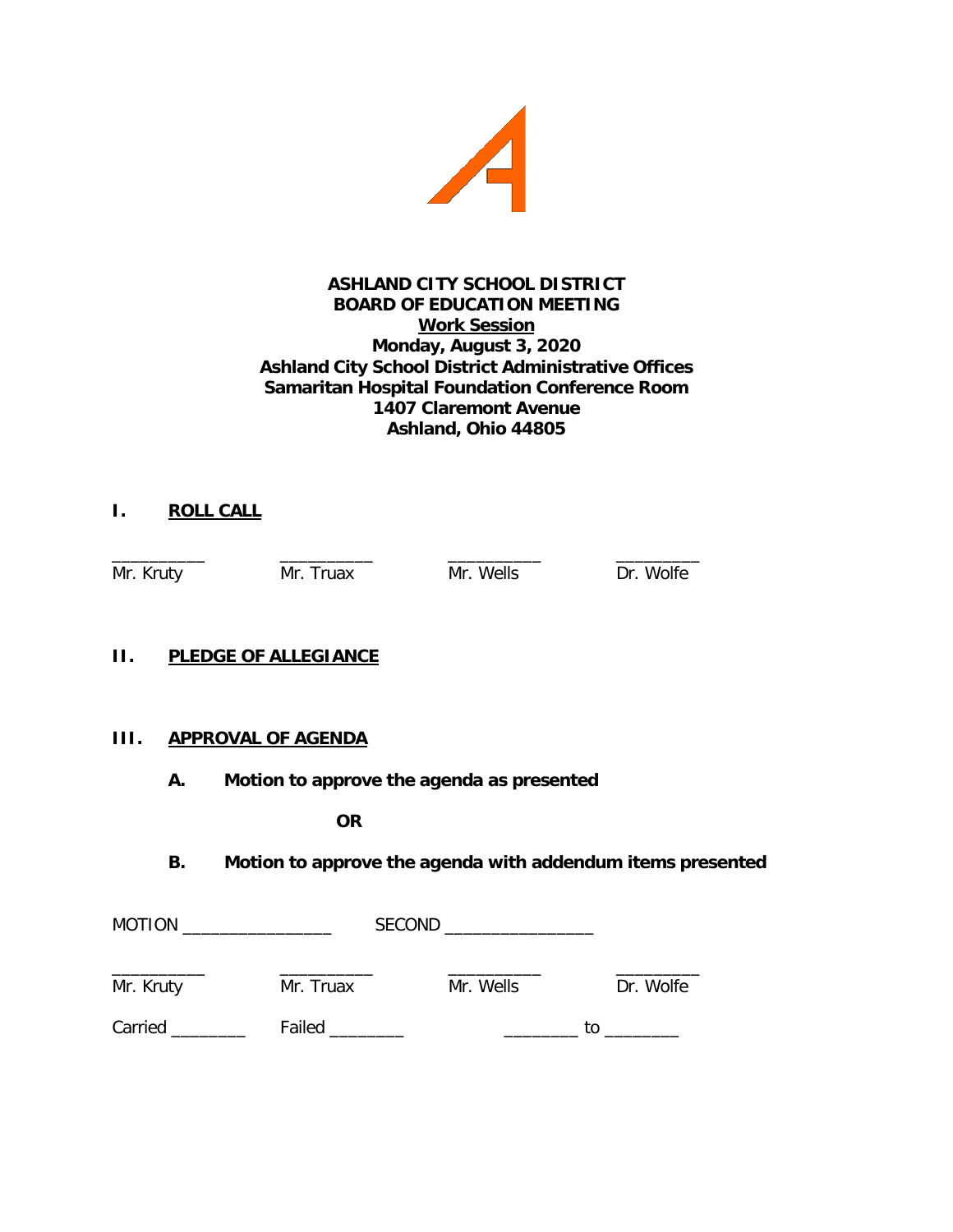#### **IV. DISCUSSION ITEMS**

- **A. Purdue Pharma Bankruptcy**
- **B. School Year**
	- **K-5**
	- **6-12**
	- **Canvas**
	- **August 24, 2020 Commitment**
- **C. Title IX**
- **D. OHSAA Updates**
- **E. BOE Discussion**
	- **Vice President**
	- **Open Seat**
- **F. Other**

# **VI. EXECUTIVE SESSION**

Whereas, as a public board of education may hold a executive session only after a majority of a quorum of this board determines by a roll call vote to hold such a session and only at a regular or special meeting for the sole purpose of the consideration of any of the following matters:

#### **A. To consider one or more, as applicable, of the checkmarked items with respect to a public employee or official:**

- 1. **Appointment**
- 2.  $X$  Employment
- 3. \_\_\_\_ Dismissal
- 4. \_\_\_\_ Discipline
- 5. \_\_\_\_ Promotion
- 6. \_\_\_\_ Demotion
- 7. \_X\_\_ Compensation
- 8. \_\_\_\_ Investigation of charges/complaints (unless public hearing requested).

#### **B. To consider the purchase of property for the public purposes or for the sale of property at competitive bidding.**